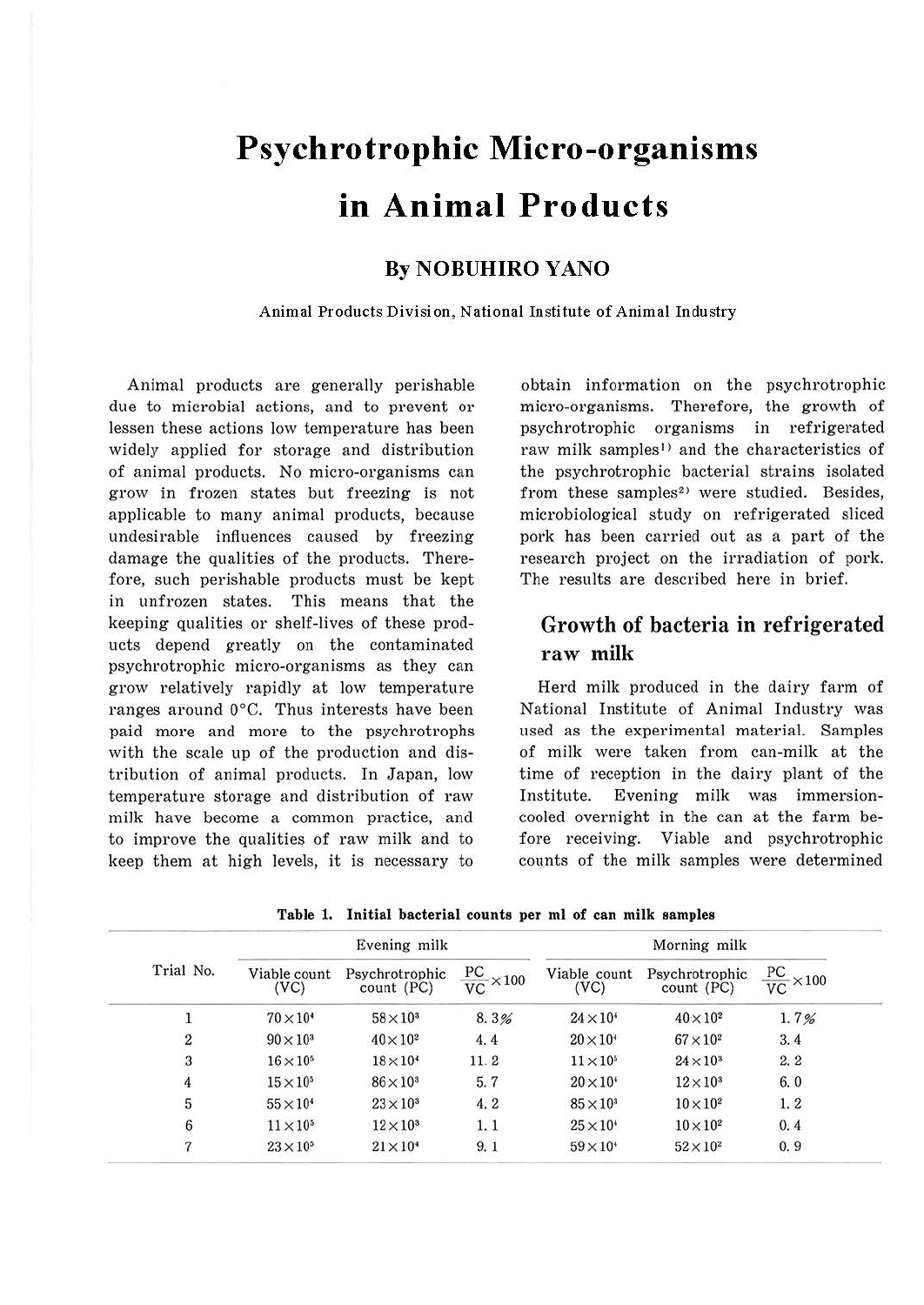with the plating method. Plates for viable counts and for psychrotrophic counts were incubated at 30°C for two days and at 5°C for 10 to 14 days, respectively. The result is shown in Table 1. With the exception of trial No. 2, viable counts of evening milk were 1.5 to 7.5 times higher than those of morning milk, and psychrotrophic counts of evening milk were 7 to 40 times higher than those of morning milk. This indicates that the storage conditions of the evening milk at the farm were inadequate. As the psychrotrophic counts of morning milk were generally in the range of 104 per ml, the quality of raw milk may be kept in a good state for a considerable length of time when milk is adequately cooled immediately after milking.

These milk samples were stored at 5°C and 0°C and changes of viable and psychrotrophic counts during the storage were determined. A representative result is shown in Fig. 1. Most of the bacteria present in the milk will survive under this experimental condition but only psychrotrophs can grow, so that the majority of the microflora of the stored samples is occupied by psychrotrophs.

Initial flora of psychrotrophs in milk samples may be composed of various kinds of bacteria, but their growth rates may differ each other, so that the flora will become dominated by those having faster growth rate. Therefore, the apparent growth rate of psychrotrophs as a whole may vary along with the change of the microflora. Then, the apparent mean generation time of psychrotrophs in each sample milk was calculated in the range of the count of  $10<sup>5</sup>$  to  $10<sup>6</sup>$  per ml from the growth curve of psychrotrophs such as shown in Fig. 1. The calculated mean generation time is shown in Table 2. The mean generation times of psychrotrophs in raw milk held at *5°C* and *0°C* were 6.6 to 12.7 hr and 12.3 to 26.1 hr, respectively. At both temperatures, the shortest mean generation time was about a half of the longest. This means that the keeping quality of milk may vary considerably depending on the kinds of psychrotrophic organisms present. The ranges of the mean generation times observed in this experiment are similar to those of single strains of psychrotrophic bacteria in milk at low temperatures reported by Greene and Jezeski<sup>3)</sup>, and Lawton and Nelson<sup>4</sup>). The

| Sample No.* | Initial psychrotrophic<br>count per ml | Apparent mean generation time (hr)<br>$5^{\circ}$ C | $0^{\circ}$ C |
|-------------|----------------------------------------|-----------------------------------------------------|---------------|
| $1 - e$     | $58\times10^3$                         | 12.7                                                | 26.1          |
| $1 - m$     | $40\times10^2$                         | 8.9                                                 | 19.8          |
| $2 - e$     | $40\times10^2$                         | 8.4                                                 | 18.5          |
| $2 - m$     | $67\times10^{2}$                       | 9.6                                                 | 23.4          |
| $3 - m$     | $24\times10^3$                         | 11.4                                                | 21.3          |
| $4 - m$     | $12\times10^3$                         | 12.3                                                | 17.6          |
| $5 - m$     | $10\times10^2$                         | 8.9                                                 | 18.3          |
| $6 - e$     | $12\times10^3$                         | 7.3                                                 | 12.3          |
| $6 - m$     | $10\times10^2$                         | 8.6                                                 | 15.5          |
| $7 - e$     | $21\times10^4$                         | 10.5                                                | 16.8          |
| $7 - m$     | $52\times10^2$                         | 8.0                                                 | 15.9          |
| $8 - m$     | $12\times10^2$                         | 7.5                                                 | 13.6          |
| $9 - m$     | $14\times10^3$                         | 6.6                                                 | 19.7          |
| $10-m$      | $25\times10^3$                         | 8.7                                                 | 17.3          |

**Table 2. Apparent mean generation time of psychrotrophic micro-organisms**  in **refrigerated raw milk** 

\* e: evening milk, m : morning milk.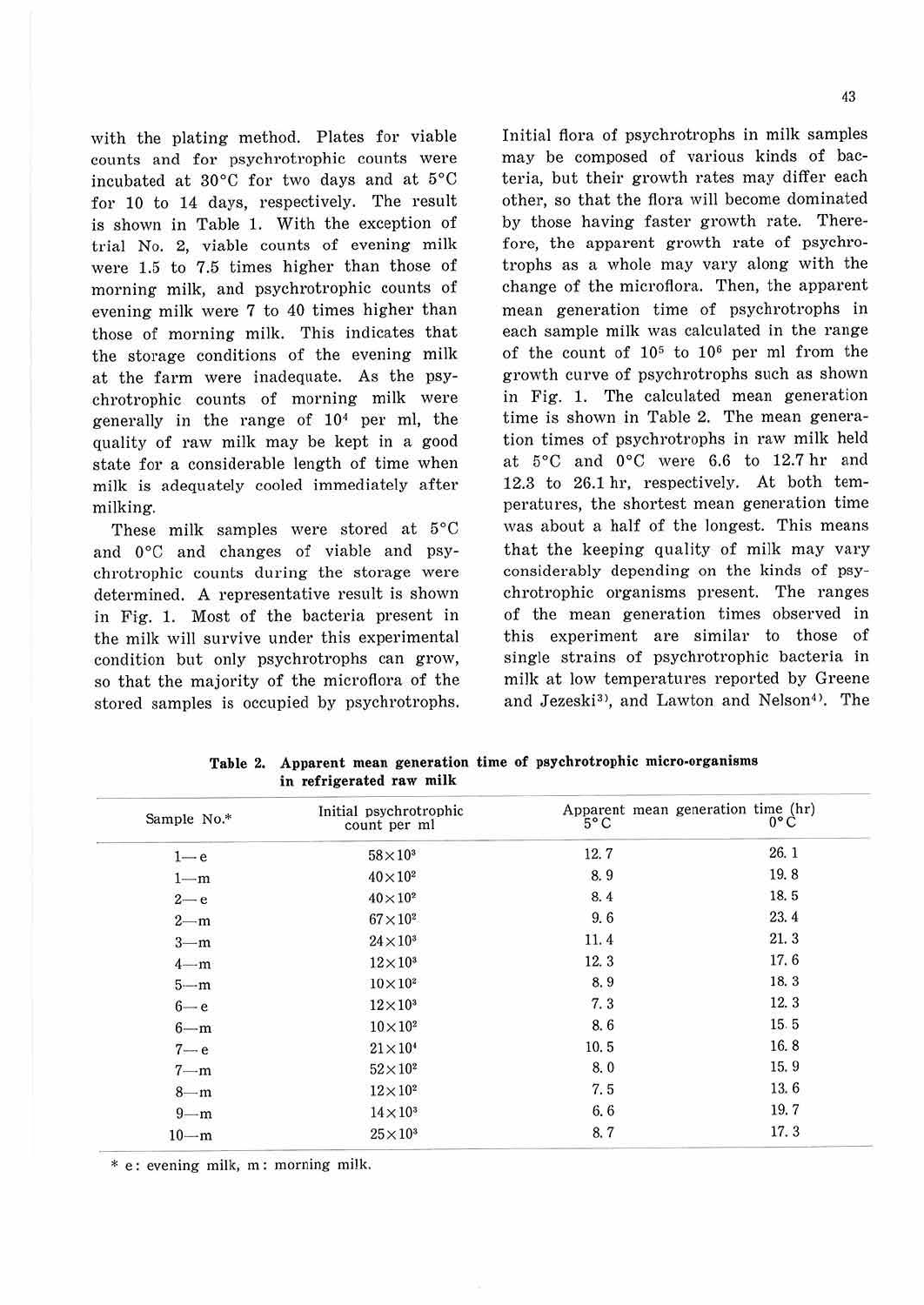

Fig. 1. Growth of micro-organisms in refrigerated raw milk

apparent mean generation time of psychrotrophs in each sample milk at 0°C was two

times that at 5°C. From this fact it is expected that the keeping quality of raw milk will be doubled when the storage temperature is lowered from 5°C to 0°C. When the permissible limit of the bacteriological quality of raw milk is tentatively set at the plate count of  $10<sup>6</sup>$  per ml, the keeping quality of these milk samples was calculated 2.0 to 4.9 days at  $5^{\circ}$ C and 3.9 to 12.7 days at 0 $^{\circ}$ C.

It seems that the keeping quality of refrigerated raw milk has some correlation to the initial viable count rather than the initial numbers of psychrotrophic micro-organisms. This may be explained that the poorer the hygienic conditions of milk production, the more the chance to be contaminated by psychrotrophs having higher growth rate at low temperatures.

From these results it is concluded that the altemate day collection of raw milk can be introduced without any serious problems on the quality of milk, if milk is produced under good hygienic conditions and preserved at the temperature lower than 5°C.

# Characteristics of psychrotrophic bacteria isolated from raw milk

Two hundreds and thirty strains of psychrotrophic bacteria were isolated from the above mentioned fresh and cold-stored raw milk samples and some other farm milk samples. Almost all of the isolates, namely, 228 strains were catalase-positive Gramnegative rods while two strains were psychrotrophic Gram-positive cocci. The Gram-

| Group                                 | Count of   | $I-2$       | $-3$    | Π              | Ш               | IV       |               | VІ                       | VII                                 | VШ                   |
|---------------------------------------|------------|-------------|---------|----------------|-----------------|----------|---------------|--------------------------|-------------------------------------|----------------------|
| Numbers of isolates                   | 160        | 42          | 2       | 2              | $\overline{2}$  |          |               | 3                        | 13                                  |                      |
| Cytochrome oxidase                    |            |             |         |                |                 |          |               | $\overline{\phantom{0}}$ |                                     | $\overline{a}$       |
| Reaction of Hugh-Leifson's<br>medium* | $\dot{0}$  |             |         | <b>Service</b> | $\Omega$        | $\bf{0}$ | F             | $\overline{\phantom{a}}$ | 0                                   |                      |
| Fluorescens or pigment                |            | Fluorescent |         |                | - Yellow Violet |          |               | $-$                      | Yellow                              | Yellow               |
| Change of litmus milk                 | Peptonized | Acid        | Reduced | $\equiv$       |                 |          | Acid,<br>clot | $-$ or                   | $\rightarrow$ or<br>reduced reduced | Acid, clot,<br>slimy |

**Table 3. Grouping of psychrotrophic Gram-negative rods isolated from raw milk** 

 $*$ : 0; oxidative, F; fermentative,  $-$ ; inactive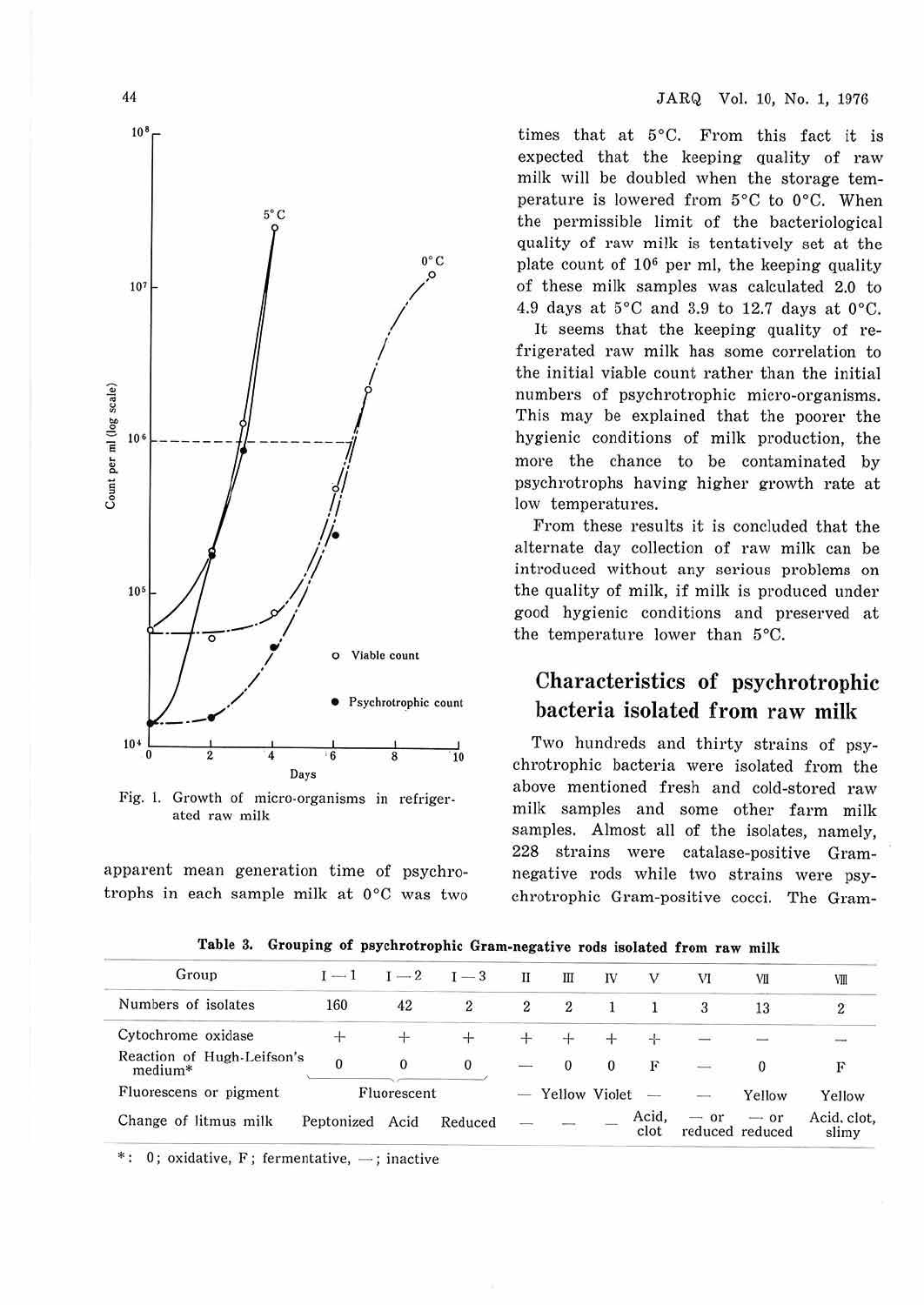negative strains were tentatively divided into eight groups according to cytochrome oxidase test, reaction in Hugh-Leifson's medium, production of pigment or fluorescence, as shown in Table 3. Most of the isolated strains were the members of the group I, and this group is considered to belong to Genus *Pseudomonas.* Group I was further divided into three sub-groups by the change of litmus milk culture. About 80% of the strains in group I showed alkaline reaction and peptonization in litmus milk culture.

From taxonomic standpoint, group  $I-1$  is considered to be *Pseudomonas fluorescens* type, and group III and VII seem to be *F'lavobacteriurn.* Strains of group IV can be identified as *Chromobacterium* according to its deep violet colored colonies. For the other groups it is difficult to identify definitely their generic names. Because of the lack of information on these types of bacteria, the opinions of taxonomists are diverse, and it seems unnecessary at present to classify the groups more precisely.

Growth response to temperature and decomposition of milk constituents were examined on the representative strains of each group. The results are summarized in Table 4.. Among these characteristics, actions on milk constituents and growth at low tem-

perature are most important from the standpoint of deterioration of milk and milk products. Organisms of group I and V should be noted that they grow relatively rapid at low temperature and are active against milk constituents. Most of the strains examined failed to grow at 37°C, and their optimum growth temperatures were in the range of 20°c to 30°C, that is, these psychrotrophs are all mesophiles concerning with their optimum growth temperatures. Their mean generation times in pasteurized reconstituted skimmilk were; 6 to 22 hr at 5°C and majority were less than 10 hr, and 13 to 34 hr at 0°C, most were around 20 hr, but some could not multiply at this temperature. Many strains exhibited strong proteolysis and lipolysis against milk casein and milkfat. Some of these strains did not show the lytic actions when they were incubated at 30°C in spite of exhibiting strong actions at lower temperatures.

Two strains of Gram-positive cocci clotted litmus milk after reduction of litmus, did not grow in carbohydrate-free medium, did not produce gas from carbohydrates, and were catalase-negative. They were identified as lactic streptococcus. Their acid production in milk at 20°C or 30°C was rather slow, and the amounts of the acid produced were not so much. Their mean generation times

| Group                                       | $I-1$            | $I-2$      | $I-3$                    | Π              | Ш                       | IV                | V         | VI            | VII       | VIII                    |
|---------------------------------------------|------------------|------------|--------------------------|----------------|-------------------------|-------------------|-----------|---------------|-----------|-------------------------|
| Numbers of strains<br>examined              | $\boldsymbol{6}$ | 3          | $\boldsymbol{2}$         |                | $\overline{\mathbf{c}}$ | 1                 |           | 3             | 4         | $\overline{\mathbf{2}}$ |
| Optimum growth<br>temperature $(^{\circ}C)$ | $20 - 30$        | $20 - 30$  | $25 - 30$                | 25             | $20 - 30$               | 20                | $20 - 30$ | $20 - 30$     | $20 - 25$ | 30                      |
| Mean generation<br>time in skimmilk (hr)    |                  |            |                          |                |                         |                   |           |               |           |                         |
| $5^{\circ}$ C<br>at                         | $6 - 9$          | $6.5 - 10$ | $6.5 - 10$               | $\overline{7}$ | $10 - 17$               | 8                 | $7 - 8$   | $8 - 20$      | $6 - 16$  | $14 - 22$               |
| $0^{\circ}$ C<br>at                         | $14 - 24$        | $15 - 19$  | $13 - 22$                | 21             | $21 - 34$               | 20<br><b>PARK</b> | $17 - 22$ | $22 - \infty$ | $15 - 23$ | $33 - \infty$           |
| Growth at 37°C                              | $\frac{1}{2}$    | $\equiv$   | $\overline{\phantom{a}}$ |                | $\equiv$                | -                 | $\pm$     |               |           | $^{+}$                  |
| Proteolysis of milk casein                  | $+*$             | $+$ *      | $-$                      | <b>Company</b> | $\sim$                  | $^{+}$            | $+$       | $\sim$        | $1/4**$   | ΔĖ,                     |
| Lipolysis of milkfat                        | $+$ *            | $2/3*$     | 55.00<br>-               | $+$            | $\cdots$                | $+$               | $+$       | $+$           | Ē         | 1/2                     |

**Table 4. Characteristics of psychrotrophic Gram-negative rods isolated from raw milk** 

Note:  $+$  growth or positive,  $-$  no growth or negative.

\* some strains were negative at 30°C.

\*\* numbers of positive strains/ numbers of strains examined.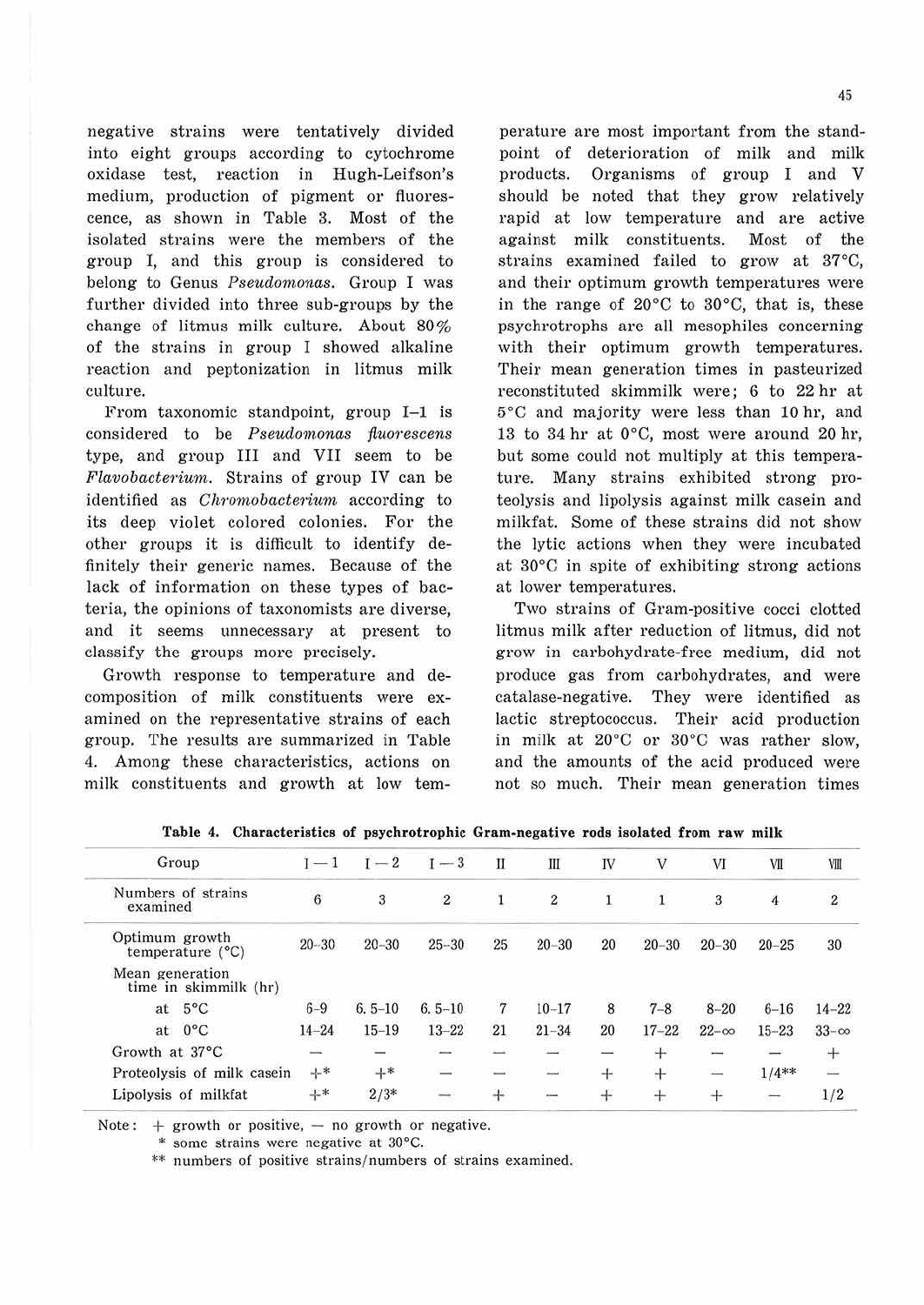| Group                  | $I - 1$          | $I-2$          | $I-3$            | $\mathbf{V}$       | Control          |                |  |
|------------------------|------------------|----------------|------------------|--------------------|------------------|----------------|--|
| Strain No <sup>.</sup> | 121              | 238            | 221              | 675                | E. coli          | Str. faecalis  |  |
| Initial count/ml       | $94\times10^2$   | $23\times10^2$ | $64\times10^2$   | $27\times10^2$     | $68\times10^{2}$ | $19\times10^2$ |  |
| 24 hr.<br>after        | $14\times10^{5}$ | (2)            | $25\times10^4$   | $51 \times 10^{4}$ | 140              | $17\times10^2$ |  |
| 48 hr.<br>after        | $22\times10^5$   | $\lt 1$        | $12\times10^{5}$ | $12\times105$      | 16               | $20\times10^2$ |  |
| 3 days<br>after        | $35\times10^{5}$ |                | $89\times10^{5}$ | $13\times10^{5}$   | ${<}1$           |                |  |
| 7 days<br>after        | $38\times10^{5}$ |                | $12\times10^6$   | $87\times10^{4}$   |                  |                |  |
| 10 days<br>after       | $34\times10^{5}$ |                | $10\times10^{6}$ | $13\times10^{5}$   |                  |                |  |
| 20 days<br>after       | $13\times10^{5}$ |                | $68\times10^{5}$ | $11\times10^{5}$   |                  |                |  |

**Table** 5. **Change of viable counts of psychrotrophic Gram-negative rods in tap water** 

in milk at 5°C was 12 to 20 hr, and 26 to 60 hr at 0°C.

Strains of psychrotrophs which showed strong actions on milk constituents were generally more resistant to various chemicals. Some strains could grow in the presence of; crystal violet 10 ppm, penicillin-G potasium salt 10 mg/ml, dihydrostreptomycin sulfate 10 mg/ml, chlortetracycline 20 ppm, and 0.4% of sorbic acid at pH 6.2. Some strains survived after exposure to hypochlorite solution containing 100 ppm available chlorine for 5 min or chloramine T solution containing 200 ppm available chlorine for 15 min.

These psychrotrophic strains were not heat resistant. Their decimal reduction times at 63°C were 1.0 to 3.8 min, and strains of group I were less heat resistant. Their  $D_{63}$ values were 1 to 2.3 min. From these Dvalues, none of them will survive for heating at 63°C for 30 min in so far as there is no heavy contaminations.

## Behaviour of psychrotrophs in water

Four strains of psychrotrophic bacteria isolated from raw milk and one strain of each of *Escherichia coli* and *Streptococcus*  f *aecalis* as controls were used in the experiment. Broth cultures of these strains were diluted with sterilized tap water in the ratio of 1 :100,000, and allowed to stand at room temperature (around 20°C). Changes of viable counts of the experimental strains are shown in Table 5. Only one strain among four psychrotrophs showed decrease in viable count in a manner similar to *E. coli* strain. The other three psychrotrophic strains showed definite increase in viable counts, which reached to the level of 1,000,000 per ml in less than 48 hr. This level of viable counts was kept for more than 20 days thereafter. It is well known that psychrotrophic bacteria have generally rather simple nutritional requirements, and it is no wonder that some of them can multiply to some extent under this condition. However, the fact that they can survive for long time in water should be noticed and such behaviors of psychrotrophs in water will give some important suggestions in preventing the contamination of animal products by psychrotrophic microorganisms.

## **Psychrotrophic micro-organisms in pork**

Sliced pork samples were irradiated by y-ray and then stored under refrigeration together with unirradiated control samples. Micro-organisms developed on the surface of the sample meat were observed. When the meat samples were stored in closed containers with air, Gram-negative rods usually developed and slimes were observed in unirradiated control samples, while in irradiated meat, sometimes yeasts developed on the surface of meat, and pungent odor was observed in this case.

When the pork samples were stored under vacuum-packed state, most of the microorganisms developed during cold-storage